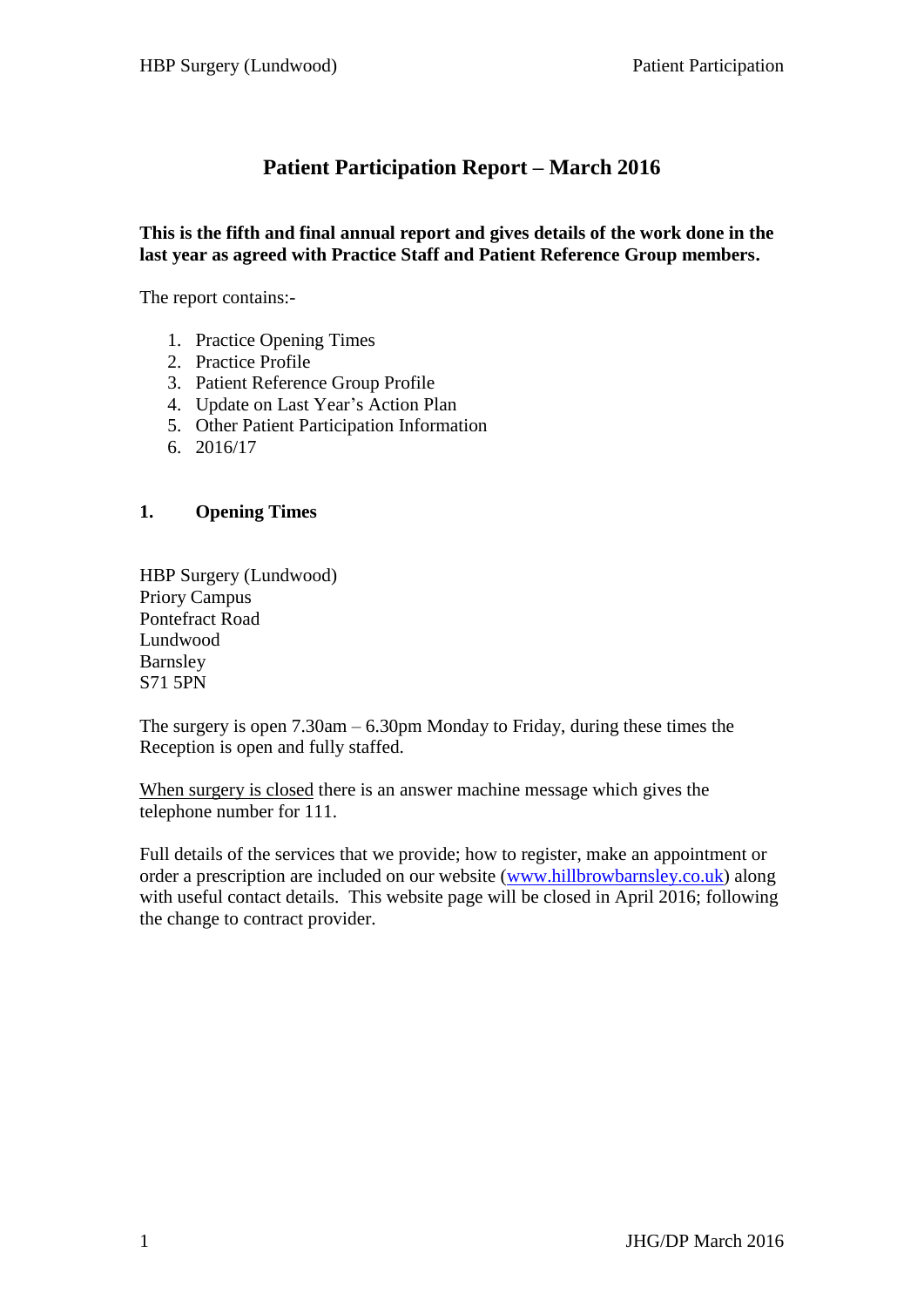### **2. Practice Profile**

Age

| $0 - 16$ | $\sim$<br>$\prime$ $-$<br>24 | $25 - 34$ | $35 - 44$ | 45-54 | 55-64 | 65-74 | $75-$<br>84 | $85+$ | Total |  |
|----------|------------------------------|-----------|-----------|-------|-------|-------|-------------|-------|-------|--|
| 24%      | 2%                           | 16%       | 2%        | 15%   | 0%    | 6%    | 4%          | $\%$  | 100%  |  |

Sex

Male 45% Female 55%

#### Ethnicity

The Practice has ethnicity data for 98.6% of patients registered with the practice. For the data collected 2% of our practice population are from white/non white ethnic minority backgrounds.

#### First Language

The Practice has first language spoken data for 96.5% of patients registered with the practice. For the data collected 98% of our practice population speak English as a first language.

Meeting Identified Needs - 2% of the Practice Population do not have English as their first language and are reliant upon family members to translate for them in everyday life. HBP Lundwood has a robust protocol for ensuring that these patients are identified during new patient assessment, have their needs recorded on medical records; to ensure that they are given double appointments with GP or Nurse and a translator is booked in advance.

This ensures that family members are not asked to translate medical terminology and patient confidentiality is maintained.

### **3. Patient Reference Group**

HBP Surgery (Lundwood) uses a number of methods to gain the views of patients, to enable us to include the patient's perspective when planning future changes/improvements.

To assist us with this we have a PRG (patient reference group), which is a small group of interested patients who help us to decide which areas to concentrate on, to interpret the results of surveys and to prioritise issues for our action plans.

HBP Surgery (Lundwood) PRG is a virtual group, run via emails. All emails are sent as 'blind carbon copies' to ensure that each individual's details are kept confidential and to stop any possibility of unsolicited emails from other members.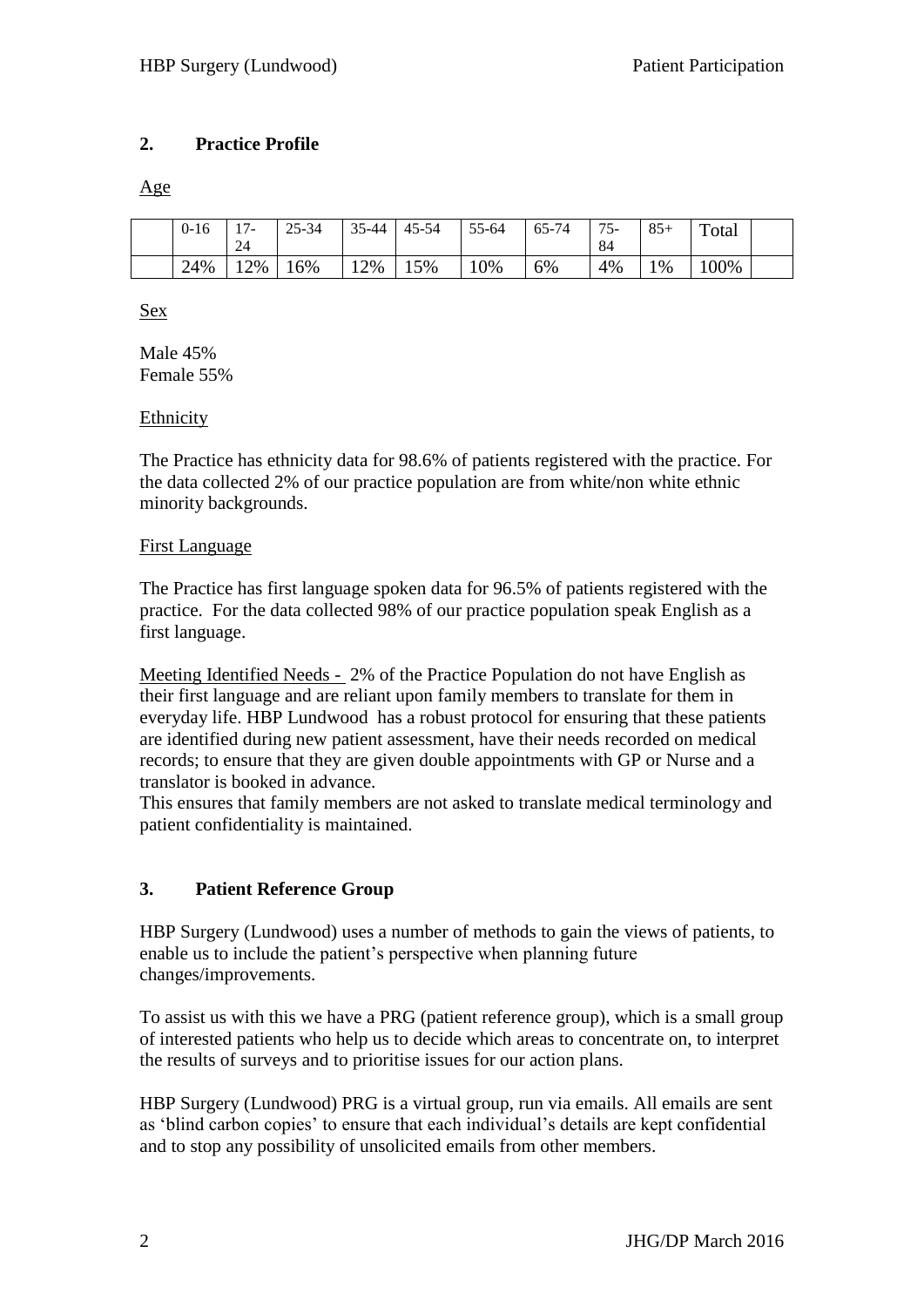During 2015 we continued to try to attract more members to the PRG. We advertised on our website, in our waiting rooms and our doctors opportunistically mentioned the group to patients.

### Current membership of PRG

Due to the change of contractor for HBP Lundwood we have received feedback from the members of the PRG that they all intend to re-register at other local practices and do not wish to remain on the PRG for 2016/17.

### Age

|               | $0 - 16$ | 17-24 | 25-34 | 35-44 | 45-54 | $155-64$ | 65-74 | 75-84 | $85+$ | Total |  |
|---------------|----------|-------|-------|-------|-------|----------|-------|-------|-------|-------|--|
| March<br>2015 |          |       | 29%   | 0%    | 0%    | 71%      | $0\%$ | 0%    | 0%    |       |  |
| March<br>2016 |          |       | 29%   |       | U     | 43%      | 28%   |       |       |       |  |

Sex

Male 43% Female 57%

#### Ethnicity

0% of the PRG are from white/non white ethnic minority backgrounds.

### *4. Update on Last Year's Action Plan (2015/16)*

During 2015/16 the Practice has contacted PRG members to inform them of changes within Barnsley (I-Heart Barnsley) and to invite them to a meeting at The Core.

In addition patients and PRG members have been asked their opinion via F&FT. We have also fed back to PRG members results of mini surveys about extended hours access and updated them on the high number of complaints received at our sister practice (Hill Brow) regarding the Voice Connect automated telephone system.

Feedback from PRG members has assisted the Practice in developing services and making decisions regarding Voice Connect

| Improve wheelchair access | Phase 2 of the rebuild was        |  |  |  |  |
|---------------------------|-----------------------------------|--|--|--|--|
|                           | completed in April 2015. One      |  |  |  |  |
|                           | member of the PRG received very   |  |  |  |  |
|                           | positive feedback from a disabled |  |  |  |  |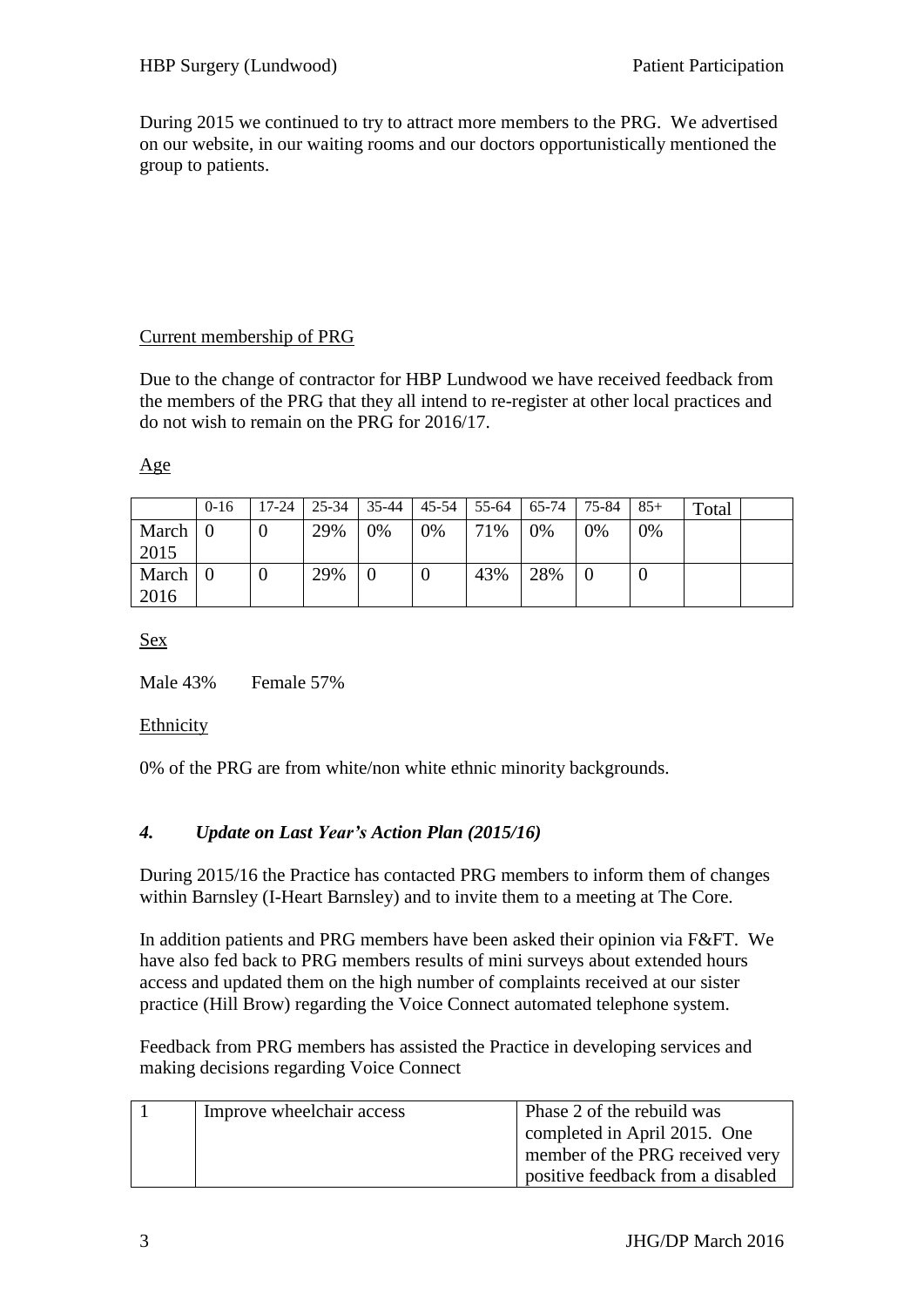|                |                              | patient, who was pleased to be<br>able to access both GP and Nurse<br>rooms.<br>Patients' feedback about the new<br>rooms has been acted upon<br>wherever possible. However,<br>plans for a patient calling system<br>and TVs for the waiting areas had<br>to be shelved when the contract<br>was awarded to another<br>organisation. |
|----------------|------------------------------|---------------------------------------------------------------------------------------------------------------------------------------------------------------------------------------------------------------------------------------------------------------------------------------------------------------------------------------|
| $\overline{2}$ | <b>Extended Hours Access</b> | The change from one late night<br>opening to five early morning<br>openings was approved by the<br>CCG in September 2015. Patient<br>feedback has been positive, with<br>most comments being about the<br>extended access being on five<br>days not just one day each week.                                                           |
| 3              | <b>Voice Connect</b>         | Following the poor response at<br>Hill Brow where this system was<br>tested and withdrawn; it was<br>decided not to turn on the system<br>for Lundwood.                                                                                                                                                                               |
| 4.             | Newsletter                   | The newsletter has not been<br>published. Initially there was a<br>poor response for items to be<br>included, from staff or PRG<br>members. Since the Practice<br>became aware of the contract<br>change, but were asked not to<br>inform patients, it was felt best to<br>shelve this idea.                                          |
| 5.             | <b>Staff Name Badges</b>     | Issued to all staff, so that patients<br>are aware of who they are dealing<br>with. No feedback from PRG<br>about this.                                                                                                                                                                                                               |

## **5. Other Patient Participation Information**

NHS Choices – The website is checked regularly so that any comments can be noted and, where necessary, response posted.

HBP Surgery (Lundwood) has **88.9%** would recommend – which NHS Choices classed as 'Amongst the Best'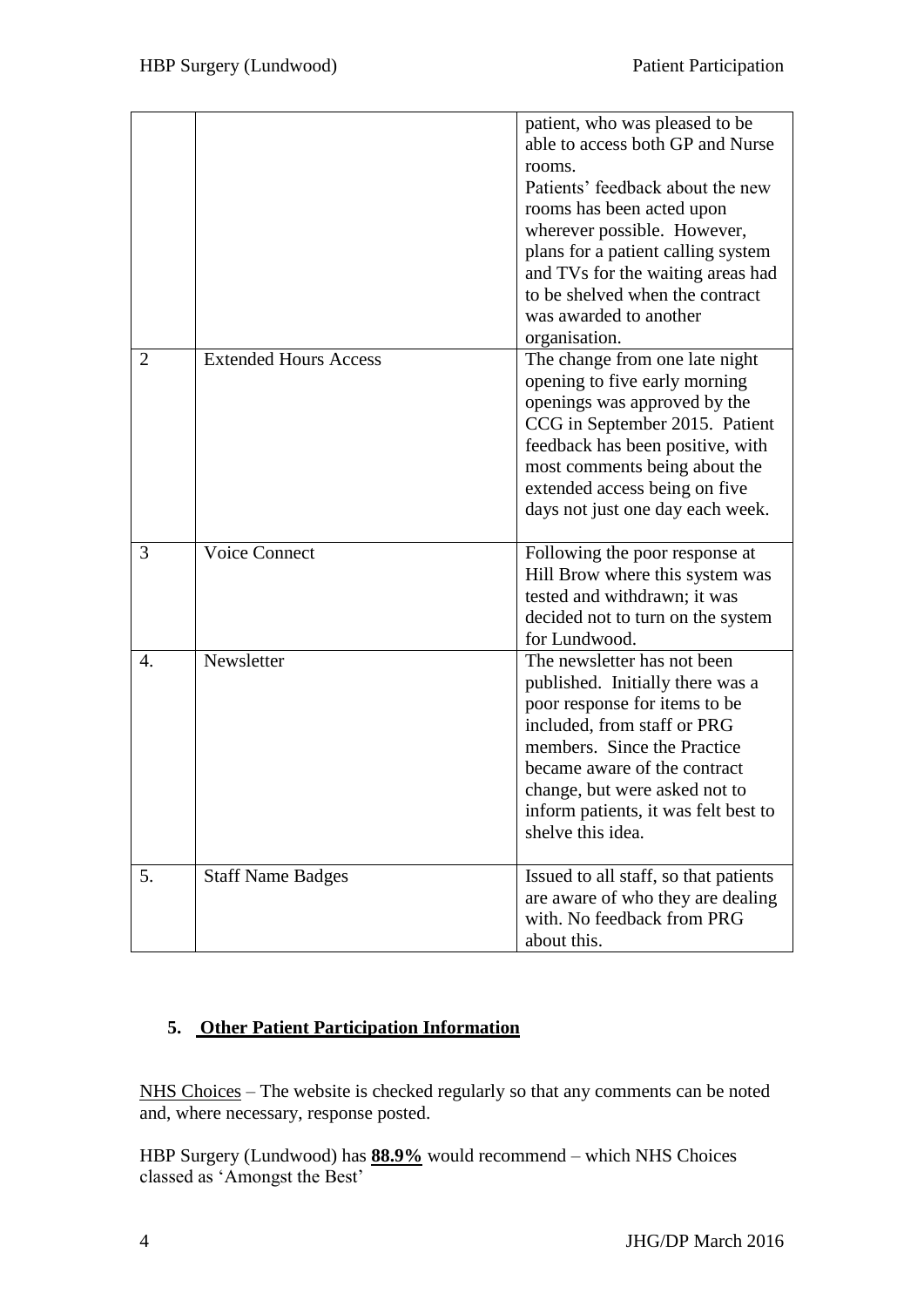Friends and Family Test –

Since January 2015 patients are asked whether they would recommend us to friends and family, both using paper copies of the survey handed out after consultations and via SMS text messages.

I Want Great Care - The Practice has registered with this website, as another way of reaching patients and gaining their views. We have displayed posters and put cards at reception, giving website details.